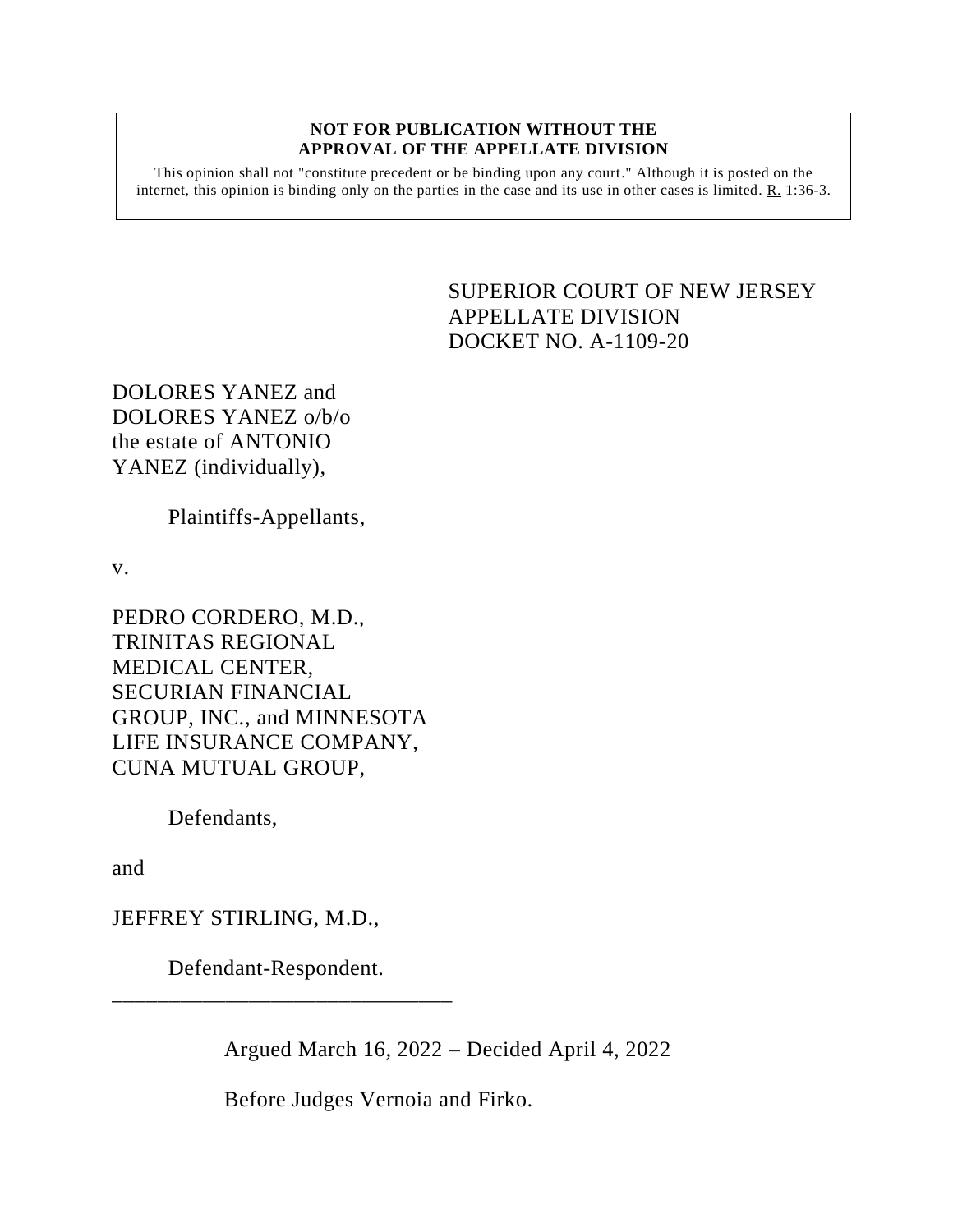On appeal from the Superior Court of New Jersey, Law Division, Union County, L-3459-18.

Anthony R. Fiore, Jr., argued the cause for appellant (Gage Fiore, LLC, attorneys; Anthony R. Fiore, Jr., on the briefs).

Michael R. Ricciardulli argued the cause for respondent (Ruprecht Hart Ricciardulli & Sherman, LLP, attorneys; Michael R. Ricciardulli, of counsel and on the brief; Brion D. McGlinn, on the brief).

## PER CURIAM

In this medical malpractice action, plaintiffs Dolores Yanez (Yanez) and the Estate of Antonio Yanez (collectively "plaintiffs") appeal from orders granting defendant Jeffrey Stirling, M.D. (Stirling) summary judgment on statute of limitations grounds and denying plaintiffs' motion for reconsideration. Plaintiffs argue the court erred by failing to: apply the discovery rule to find the complaint was timely filed; conduct a hearing to determine the proper trigger for the commencement of the limitations period; and find the complaint was timely filed through application of the fictitious defendant rule, R. 4:26-4. Unpersuaded, we affirm.

I.

In our review of the record before the trial court, we accept the facts and all reasonable inferences therefrom in the light most favorable to plaintiffs because they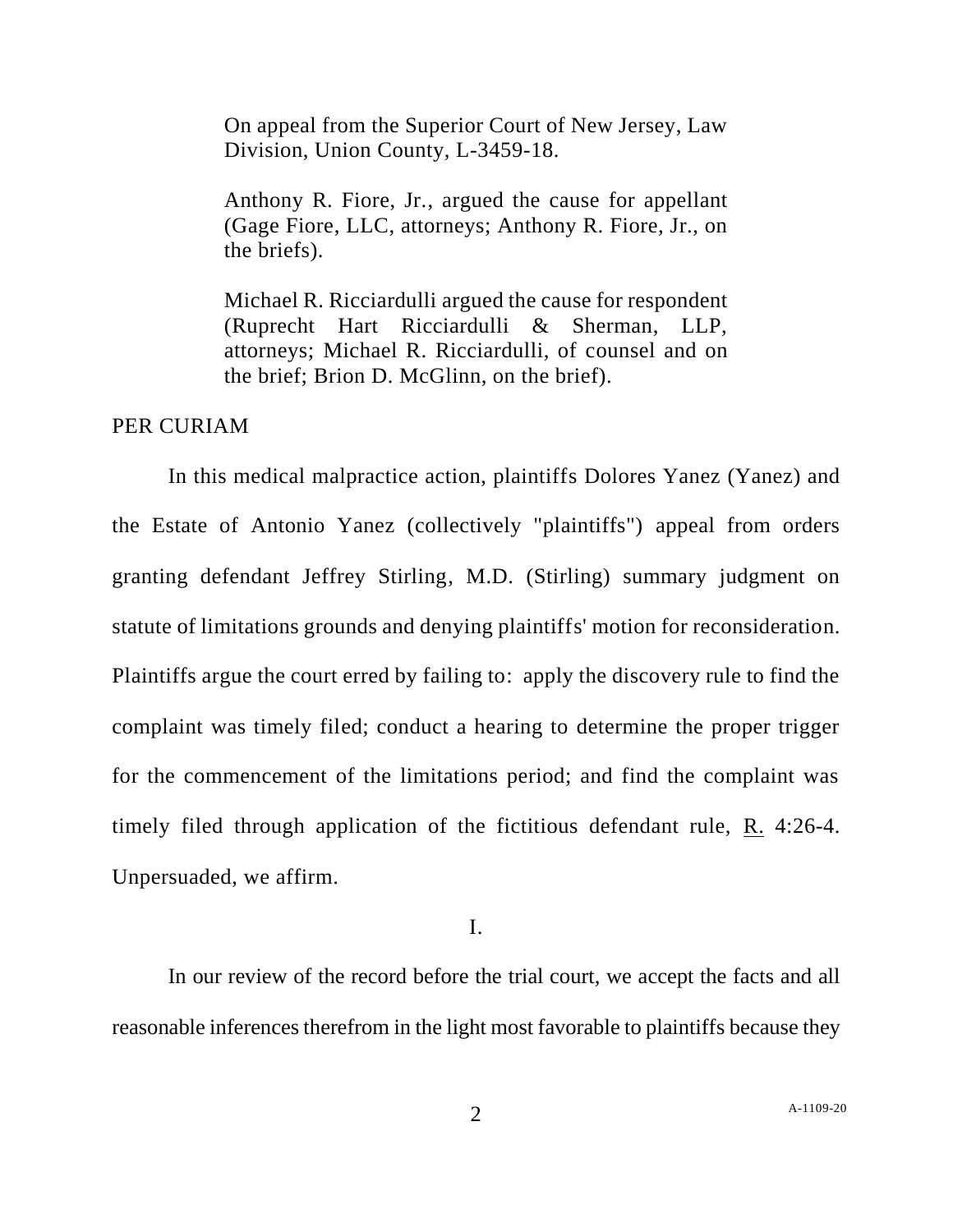are the parties against whom summary judgment was entered.<sup>1</sup> Brill v. Guardian Life Ins. Co. of Am., 142 N.J. 520, 540 (1995). Applying that standard, the summary judgment record before the trial court established the following undisputed material facts.

Yanez is decedent Antonio Yanez's (decedent) wife. Decedent was admitted to Trinitas Regional Medical Center (Trinitas) on October 13, 2016, for an interventional radiology procedure. According to Yanez, Pedro Cordero, M.D., (Cordero) was decedent's vascular surgeon and decedent said Cordero would perform the procedure at Trinitas.

Yanez was not with decedent when he was admitted to Trinitas because she had to attend to an issue related to their son. Yanez went to Trinitas after decedent was admitted, and she later testified she saw many doctors, nurses, and hospital staff, but she did not know Stirling's identity. Yanez was in the

<sup>&</sup>lt;sup>1</sup> In accordance with <u>Rule</u> 4:46-2, we glean the facts from Stirling's statement of material facts supporting the summary judgement motion, plaintiffs' response to Stirling's statement of material facts, and plaintiffs' counterstatement of material facts submitted in opposition to the motion. Although we generally limit our de novo review of a summary judgment record to the facts set forth in statements submitted pursuant to Rule 4:46-2, we note that before the motion court and on appeal, the parties rely on facts set forth in Yanez's affidavits and in her deposition testimony. We do so as well because Sterling does not object to plaintiffs' reliance on such facts for purposes of our de novo review and because Stirling is entitled to summary judgment as a matter of law even if we accept Yanez's version of the facts as related in her testimony and affidavits.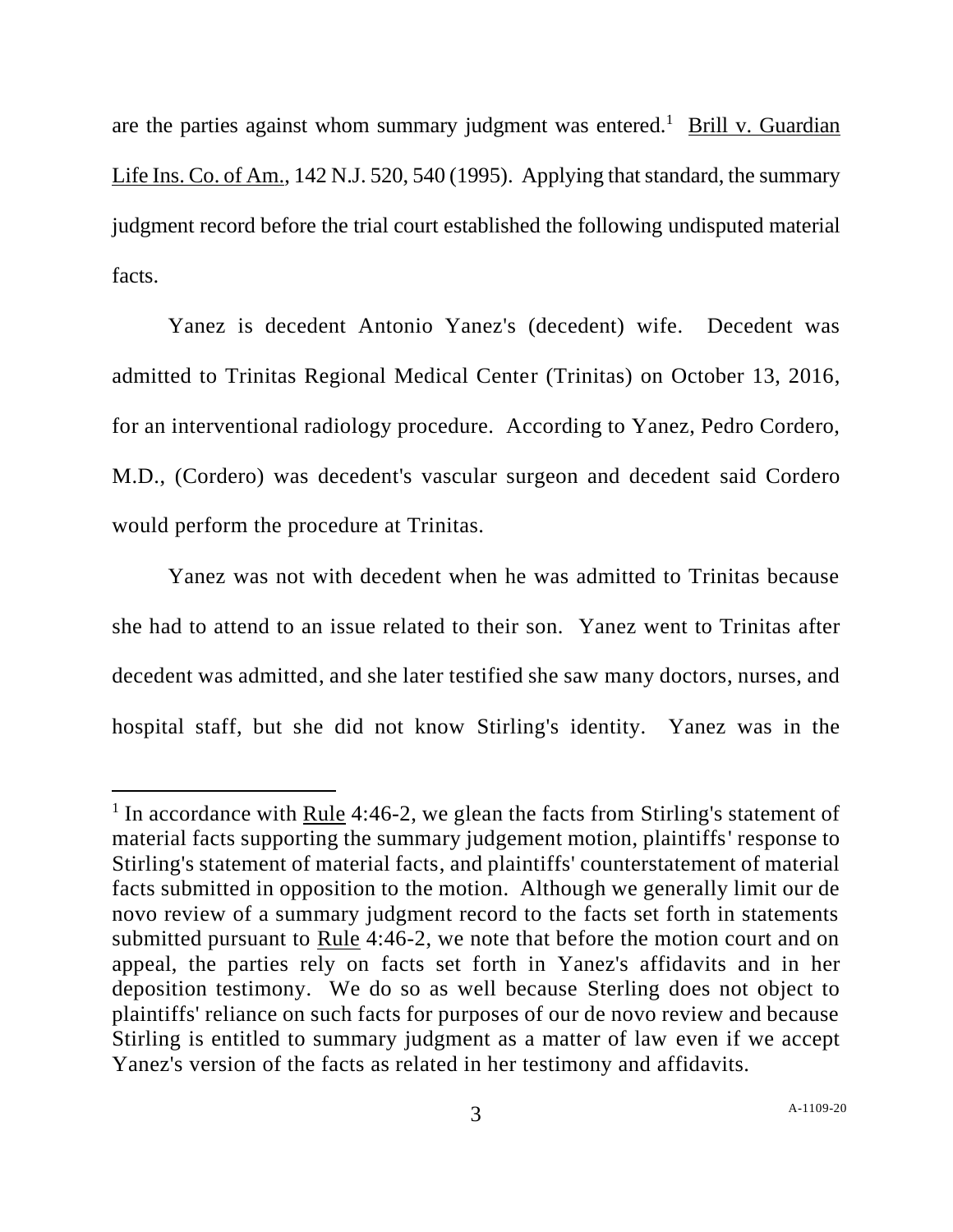operating room during decedent's surgery and she observed the procedure, but she "did not know who the doctors or staff were." The surgical procedure was performed in two parts. Yanez spoke with Stirling during a break after the first part of the procedure and then again after the second part of the procedure. She did not know his identity at that time. On the day following the surgery, October 14, 2016, decedent passed away while in Trinitas.

Yanez also spoke with Cordero following the surgical procedure, but he did not indicate that another doctor performed the surgery. Within a week of decedent's death, Yanez received medical records from Trinitas. The records were later determined to be incomplete. The records did not identify who performed the surgical procedure, and they did not include an operative report identifying Stirling as the surgeon. According to Yanez, the records "all identified . . . Cordero" as decedent's physician.

Three months after decedent's death, in January 2017, plaintiffs' counsel requested decedent's medical records from Trinitas. Counsel received medical records in response to the request, but the records did not include an operative report or any record indicating Stirling was decedent's surgeon. A representative of plaintiffs' counsel's office was subsequently advised by the records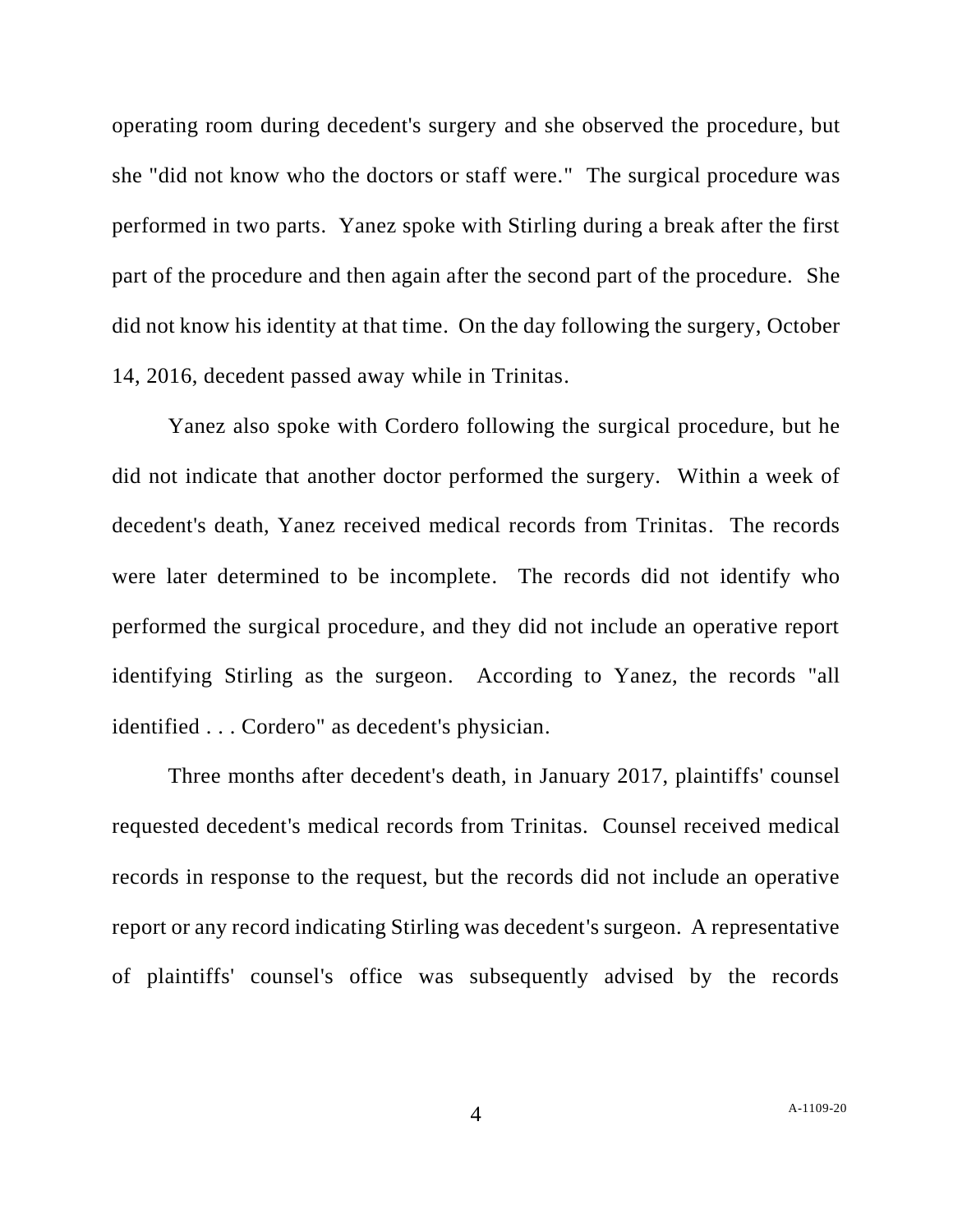department at Trinitas that it did not have an operative report for decedent's surgery.

Almost two years after decedent's death, on October 9, 2018, plaintiffs filed a complaint asserting wrongful death medical malpractice, survivorship, and tort claims against Cordero, Trinitas, and fictitiously named John Doe defendants, including "physicians" who "provided medical care and treatment to" decedent in Trinitas.

On June 5, 2019, Cordero provided answers to plaintiffs' interrogatories stating he did not perform the surgical procedure and identifying Stirling as decedent's surgeon. Plaintiffs moved for leave to file an amended complaint adding Stirling as a defendant. Yanez claimed she was not aware Stirling performed the October 13, 2016 surgical procedure until Cordero provided his answers to interrogatories. The court granted plaintiffs' motion, and, on August 5, 2019, plaintiffs filed a second amended complaint naming Stirling as a defendant and asserting the wrongful death medical malpractice, survivorship, and tort claims against him for the first time. Stirling filed an answer to the second amended complaint asserting in part that plaintiffs' claims were timebarred under the applicable statutes of limitations.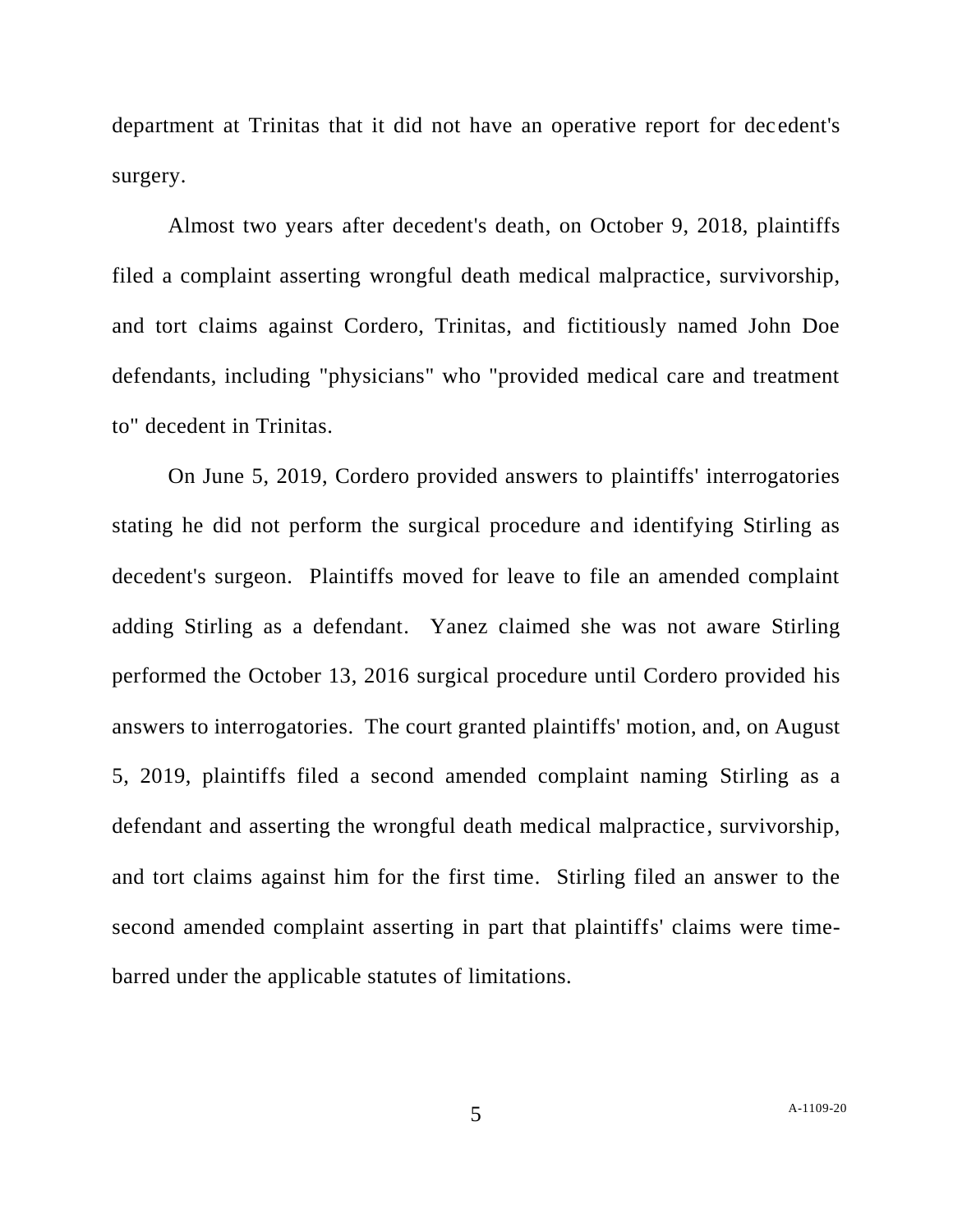In February 2020, Trinitas supplied additional records to plaintiffs' counsel. For the first time, the records included an operative report indicating Stirling performed decedent's October 13, 2016 surgery.

Stirling moved for summary judgment, arguing plaintiffs' complaint should be dismissed because it was filed against him outside the two-year limitations period. More particularly, Stirling asserted the causes of action asserted in the second amended complaint accrued on October 14, 2016—the date of decedent's death—and the complaint against him was filed more than two years later on August 5, 2019. Plaintiffs opposed the motion, arguing the statute of limitations should be tolled under the discovery rule because Trinitas did not supply complete medical records identifying Stirling as the surgeon and they could not have reasonably ascertained they had a claim against Stirling until he was identified as the surgeon in Cordero's June 2019 answers to interrogatories. For the same reasons, plaintiffs also claimed the complaint against Stirling was timely filed under the fictitious defendant rule, R. 4:26-4.

After hearing argument, the court granted Stirling's motion. In a written statement of reasons, the court determined plaintiffs were not entitled to the benefit of either the discovery rule or the fictitious defendant rule, R. 4:26-4, because the medical records Yanez received within one week of decedent's death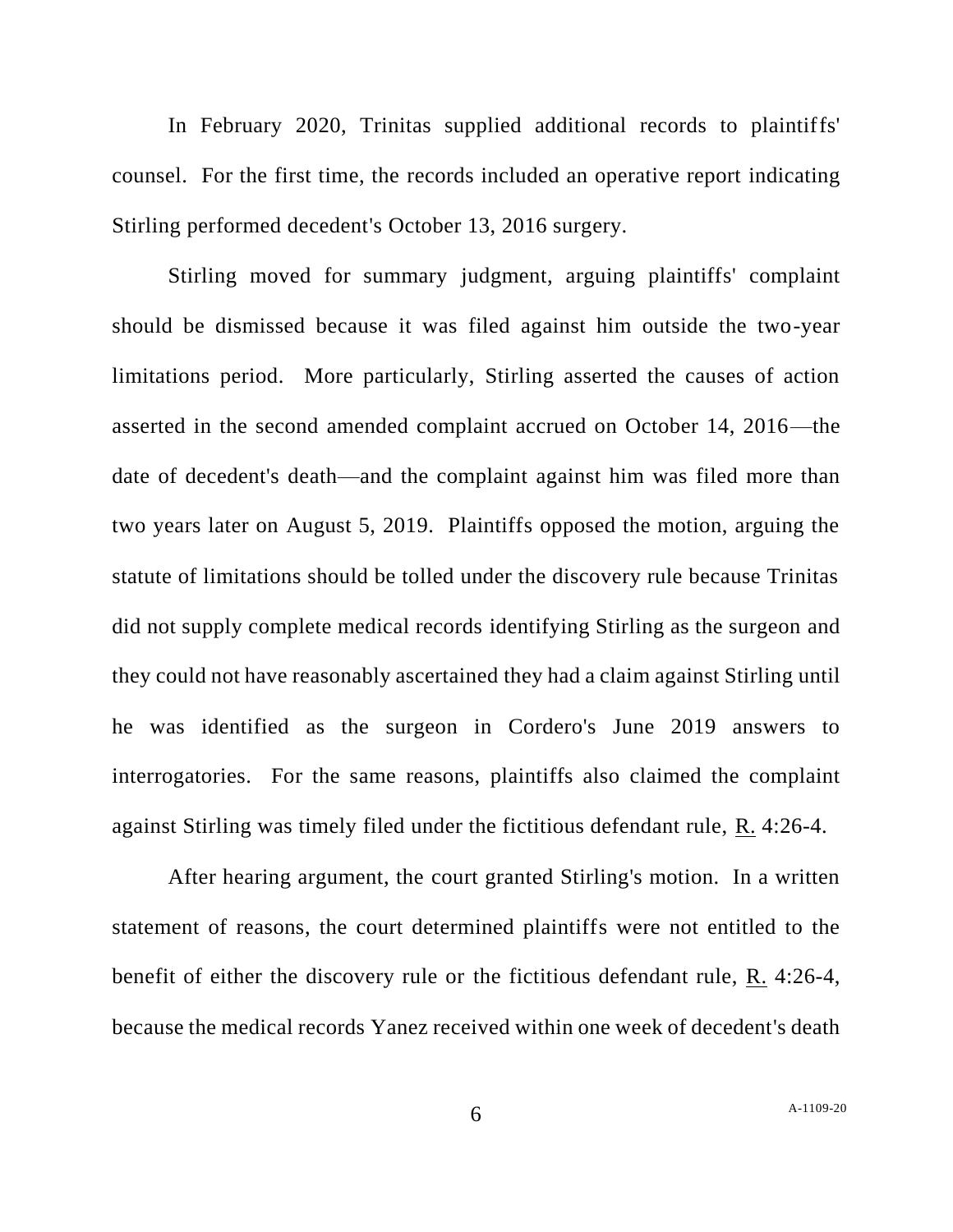referred to Stirling as a physician who provided care and treatment to decedent while he was in Trinitas. The court further noted Yanez observed Stirling perform the surgical procedure, spoke to Stirling about the surgical procedure, and knew he was not Cordero, with whom she was otherwise familiar when the procedure was performed.

The court found plaintiffs failed to demonstrate they exercised the due diligence required to ascertain Stirling's identity prior to the expiration of the limitations period. The court reasoned that plaintiffs' failure did not support tolling of the statute of limitations under the discovery rule, and, for the same reasons, did not support their reliance on the fictitious defendant rule, R. 4:26- 4. The court also rejected plaintiffs' request for a  $Lopez<sup>2</sup>$  hearing, finding the evidence they proffered in support of their request for a hearing did not raise any factual issues pertinent to the disposition of defendant's claim the complaint should be dismissed on statute of limitations grounds.

Plaintiffs filed a motion for reconsideration, asserting the court erred by denying their request for a Lopez hearing. The court denied the motion, reaffirming its prior determination the evidence plaintiffs proffered in support of their hearing request did not raise an issue of fact as to whether plaintiffs

<sup>&</sup>lt;sup>2</sup> Lopez v. Swyer, 62 N.J. 267 (1973).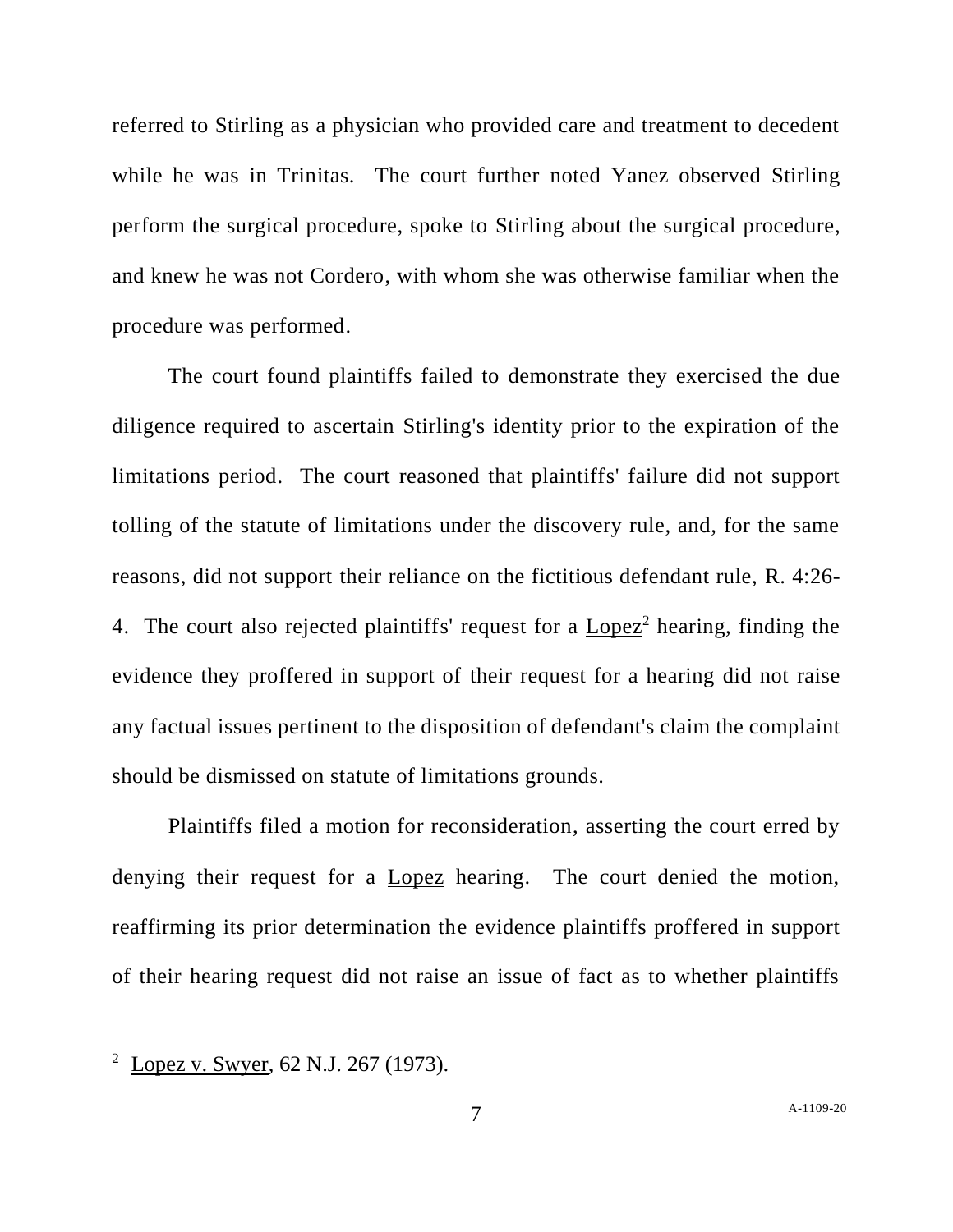exercised the due diligence required to identify Stirling as a defendant such that plaintiffs might be entitled to a tolling of the statute of limitations under the discovery rule or the benefit of the fictitious defendant rule, R. 4:26-4.

Plaintiffs appeal from the court's orders granting Stirling summary judgment and denying their motion for reconsideration.

## II.

We conduct a de novo review of an order granting summary judgment, Globe Motor Co. v. Igdalev, 225 N.J. 469, 479 (2016), and apply the same standard as the trial court, State v. Perini Corp., 221 N.J. 412, 425 (2015). In considering a summary judgment motion, "both trial and appellate courts must view the facts in the light most favorable to the non-moving part[ies], which in this case [are] plaintiff[s]." Bauer v. Nesbitt, 198 N.J. 601, 604 n.1 (2009) (first citing R. 4:46-2(c); and then citing Brill, 142 N.J. at 540). Summary judgment is proper if the record demonstrates "no genuine issue as to any material fact challenged and that the moving party is entitled to a judgment . . . as a matter of law." Burnett v. Gloucester Cnty. Bd. of Chosen Freeholders, 409 N.J. Super. 219, 228 (App. Div. 2009) (quoting R. 4:46-2(c)). A court's determination of "whether a cause of action is barred by a statute of limitations is a question of law that we review de novo." Save Camden Pub. Schs. v. Camden City Bd. of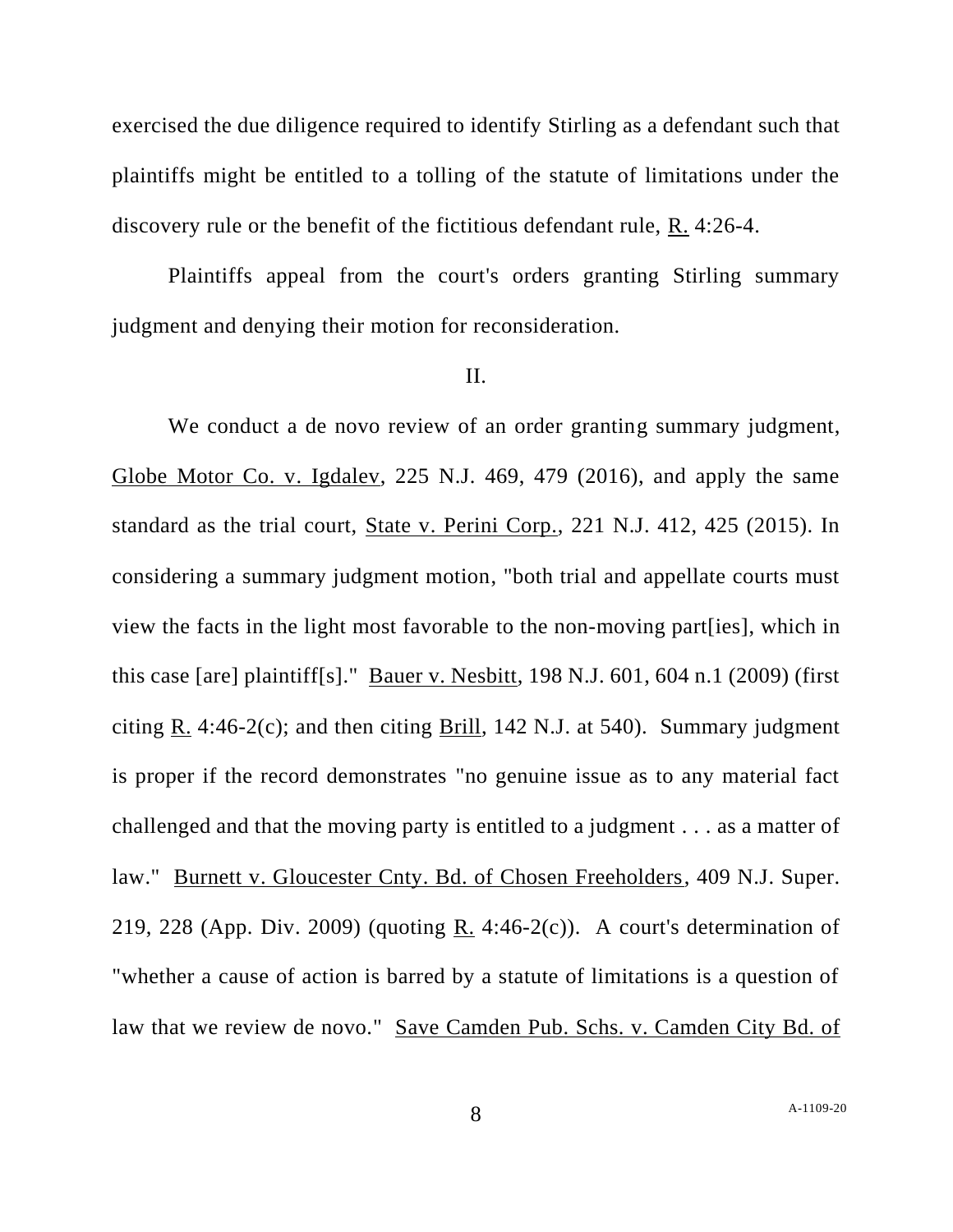Educ., 454 N.J. Super. 478, 487 (App. Div. 2018) (citing Catena v. Raytheon Co., 447 N.J. Super. 43, 52 (App. Div. 2016)).

Plaintiffs' complaint against Stirling includes a wrongful death claim, a survivorship claim, and claims for emotional distress and loss of services. There a different statutes of limitations applicable to plaintiffs' claims. The wrongful death claim is governed by the two-year statute of limitations in N.J.S.A. 2A:31- 3. See generally Presslaff v. Robins, 168 N.J. Super. 543, 546 (App. Div. 1979) (explaining the limitations period for wrongful death claims). The survivorship cause of action is governed by the two-year statute of limitations in N.J.S.A. 2A:15-3. See generally Warren v. Muenzen, 448 N.J. Super. 52, 64-69 (App. Div. 2016) (explaining the accrual date for, and running of, the limitations period for survivorship actions). Plaintiffs' remaining claims for emotional distress and loss of decedent's services are governed by the two-year statute of limitations in N.J.S.A. 2A:14-2.

Plaintiffs' complaint against Stirling was filed on August 5, 2019, almost three years after decedent's October 14, 2016 death. They argue the court erred by finding the claims against Stirling are time-barred because the limitations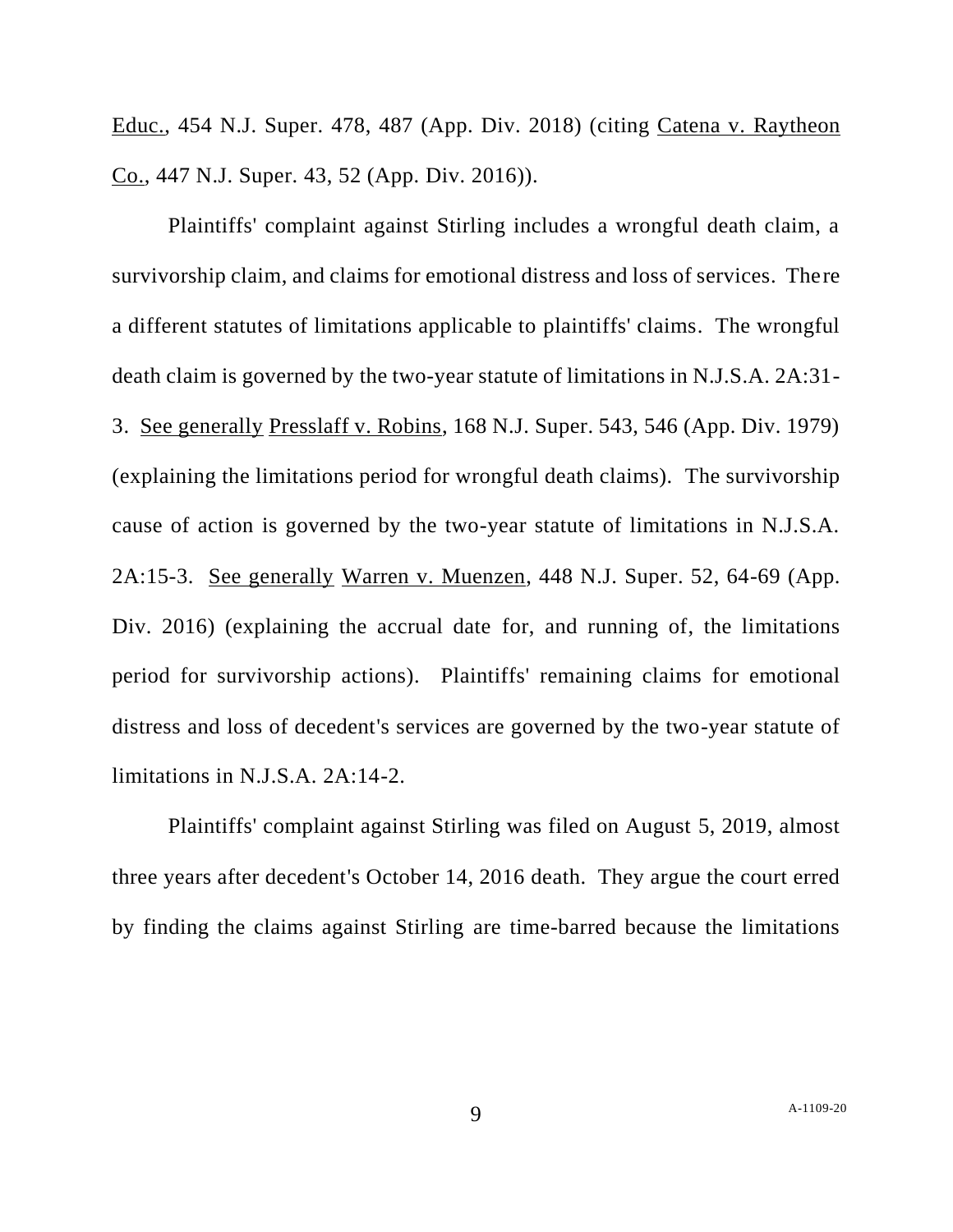periods were tolled under the discovery rule.<sup>3</sup> More particularly, plaintiffs argue the statute of limitations periods on their claims against Stirling did not begin to run until they first learned in June 2019 that Stirling was decedent's surgeon. They claim that since they filed their complaint against Stirling within two years of first learning Stirling was decedent's surgeon, the complaint against him was timely filed.

We first note the discovery rule is inapplicable to plaintiffs' wrongful death cause of action because N.J.S.A. 2A:13-3 requires the filing of a cause of action within two years of decedent's death. See Presslaff, 168 N.J. Super. at 546 (holding the discovery rule does not apply to Wrongful Death Act claims). The motion court therefore properly rejected plaintiffs' reliance on the discovery rule in granting summary judgment on their wrongful death claim against Stirling because the complaint against him was filed more than two years following decedent's death. 4 Ibid.

<sup>&</sup>lt;sup>3</sup> In making their arguments on appeal, plaintiffs refer only to the two-year statute of limitations in N.J.S.A. 2A:14-2. As noted, however, their claims are governed by different statutes of limitations and, although each statute includes a two-year limitations period, it is necessary to distinguish them because they are not identical in all respects.

<sup>&</sup>lt;sup>4</sup> We recognize the motion court rejected plaintiffs' reliance on the discovery rule as to the wrongful death claim on grounds different than those upon which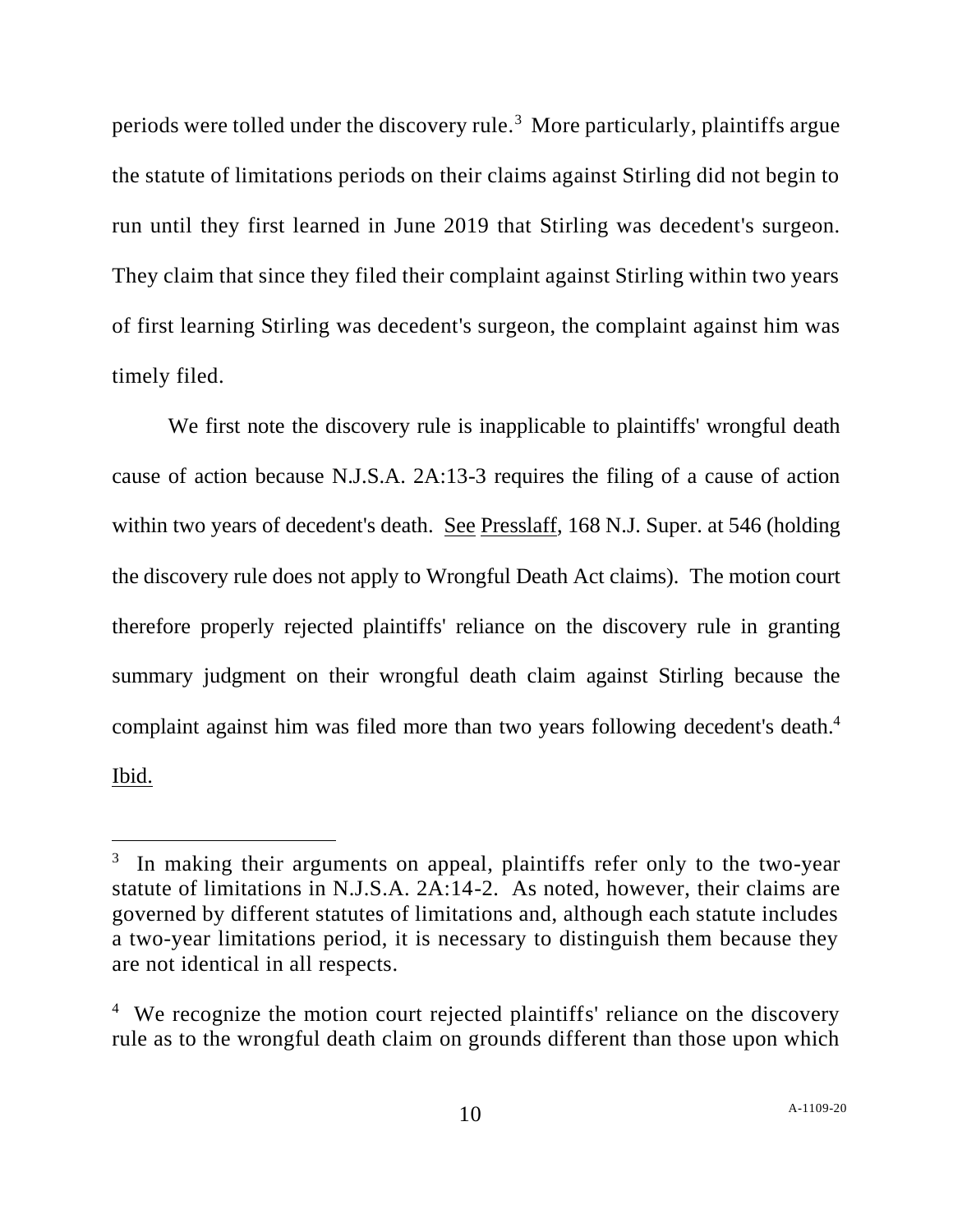The discovery rule is applicable to plaintiffs' survivorship claim. See Warren, 448 N.J. Super at 64-69 (explaining the two-year limitations period in N.J.S.A. 2A:15-3, which governs the limitations period for survivorship actions, is two years from the date of injury or its discovery consistent with N.J.S.A. 2A:14-2, as may be extended by N.J.S.A. 2A:14-23.1). The discovery rule is also applicable to plaintiffs' tort claims under N.J.S.A. 2A:14-2.

The common law discovery rule, first articulated in the medical malpractice context in Fernandi v. Strully, 35 N.J. 434 (1961), is a rule of equity that defers a cause of action's accrual date to the date the plaintiff knew or was chargeable with knowing an injury has occurred and the injury is the fault of another. See Lopez, 62 N.J. at 273-74. It "was developed as a means of mitigating the harsh results which flow from a rigid adherence to a strict rule of law." Heyert v. Taddese, 431 N.J. Super. 388, 435 (App. Div. 2013) (citing Lopez, 62 N.J. at 273-74).

"Whether the discovery rule applies depends on 'whether the facts presented would alert a reasonable person, exercising ordinary diligence that he or she was injured due to the fault of another." Ben Elazar v. Macrietta Cleaners, Inc., 230 N.J.

we rely. Our difference with the court's reasoning is of no moment. We conduct a de novo review of its summary judgment order, Globe Motor Co, 225 N.J. at 479, and we review the order and not the court's reasoning, Do-Wop Corp. v. City of Rahway, 168 N.J. 191, 199 (2001).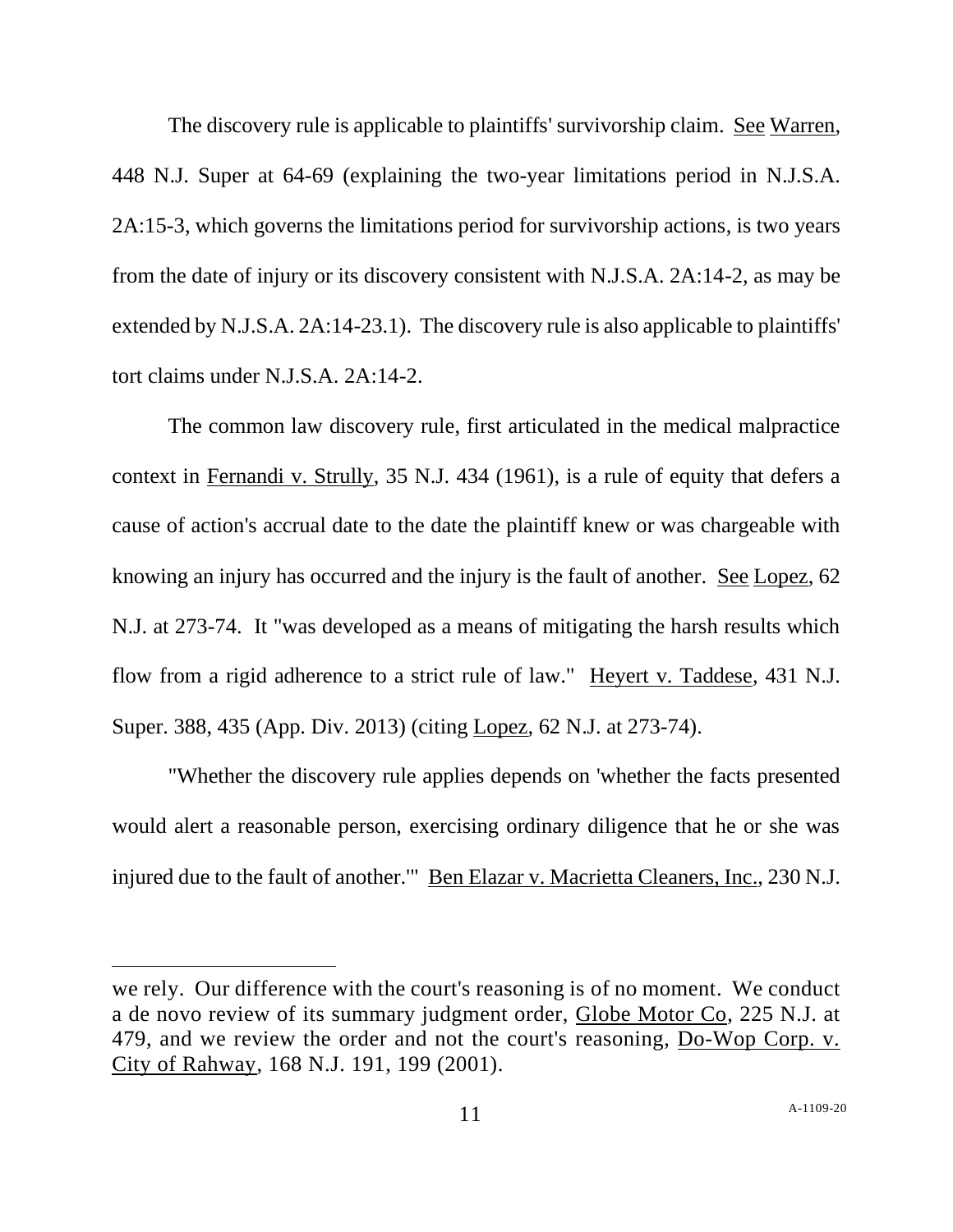123, 134 (2017) (quoting Caravaggio v. D'Agostini, 166 N.J. 237, 246 (2001)). Under the discovery rule, the running of the statute of limitations begins when the plaintiff is aware "through the exercise of reasonable diligence, the facts that form the basis for an actionable claim against an identifiable defendant." The Palisades at Ft. Lee Condo. Ass'n, Inc. v. 100 Old Palisade, LLC, 230 N.J. 427, 435 (2017) (citing Caravaggio, 166 N.J. at 246). "The standard is basically an objective one – whether plaintiff 'knew or should have known' of sufficient facts to start the statute of limitations running." Elazar, 230 N.J. at 134 (quoting Caravaggio, 166 N.J. at 246). "[L]egal and medical certainty are not required for a claim to accrue." Kendall v. Hoffman-La Roche, Inc., 209 N.J. 173, 193 (2012).

A plaintiff seeking application of the discovery rule bears the burden of showing "that a reasonable person in her [or his] circumstances would not have been aware[,] within the prescribed statutory period[,] that she [or he] had been injured by [the] defendant[']s" conduct. Kendall, 209 N.J. at 197-98. Plaintiffs failed to sustain that burden here.

Plaintiffs contend Yanez was unable to identify Stirling as a possible tortfeasor because the incomplete Trinitas medical records she received during the two-year period following decedent's death did not reveal Stirling was decedent's surgeon. Plaintiffs argue Yanez first learned Stirling was the surgeon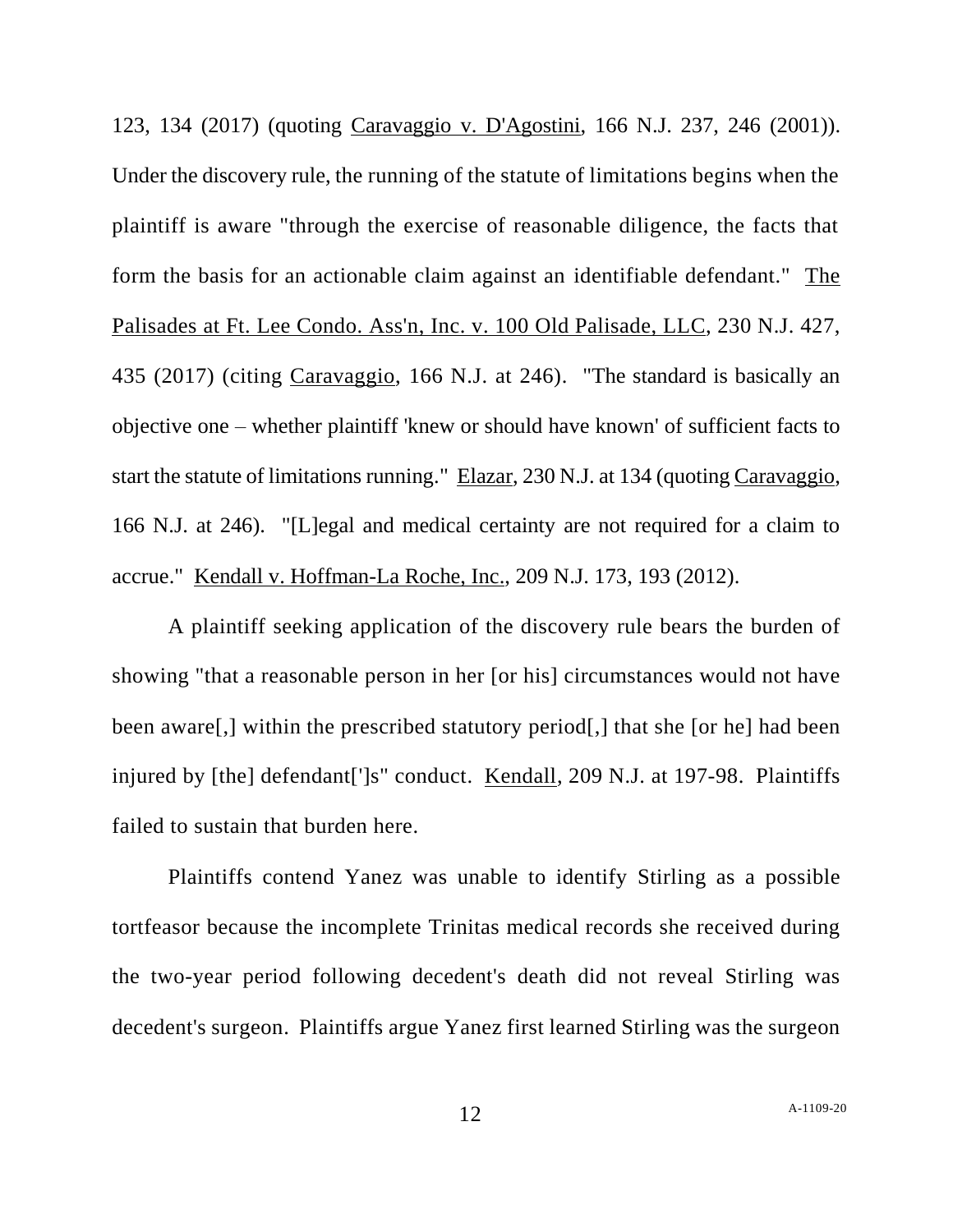in June 2019, when Cordero identified Stirling as the surgeon in his answers to interrogatories, and, therefore, their claims against Stirling did not accrue until that time.

Plaintiffs' argument ignores the medical records provided by Trinitas within one week of decedent's death identify Stirling four separate times as a physician who provided care to decedent during the short time he was in the hospital prior to his death. In a report dated October 13, 2016, the date of decedent's surgery, Stirling is identified as decedent's "attending" physician. Two other reports, from that same day, are electronically signed by Stirling and include his assessments of post-surgical changes in catheters and support devices and other information concerning decedent's care and treatment.

The nurses' notes included in the Trinitas records also identify a "Dr. Sterling" as a physician who provided care for decedent. The October 13, 2016 nurses' notes refer to "Dr. Sterling" twice. The state Dr. Sterling was at decedent's bedside and reviewed a CT scan, and they separately state Dr. "Sterling" "advised [the] surgery [department] to transfuse [the] patient regar[d]less." The record does not include evidence plaintiffs attempted to identify the "Dr. Sterling" referred to in the nurses' notes or to determine if the "Dr. Sterling" to which reference is made was the surgeon, the same individual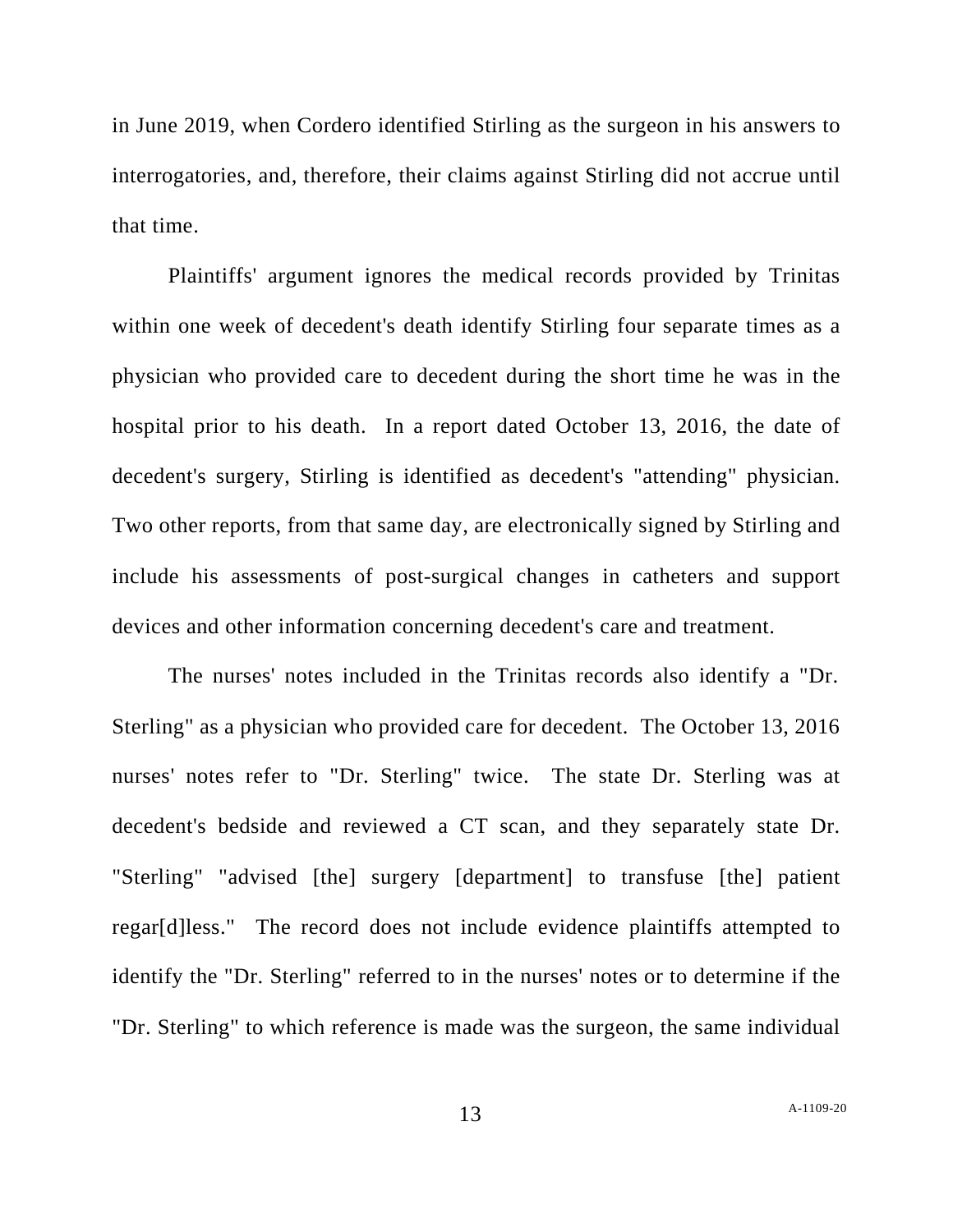referenced elsewhere in the records as Stirling, or someone else who provided care to decedent.

In any event, the Trinitas records establish that, although plaintiffs were not immediately provided an operative report identifying Stirling as decedent's surgeon, within one week of decedent's death plaintiffs had reason to know Stirling was a physician—an "attending physician"—who provided care and treatment to decedent. In addition, the nurses' notes clearly indicated that a Dr. Sterling provided care and treatment to decedent related to the surgical procedure. In February 2017, Trinitas provided the medical records to plaintiffs' counsel, and although the records lacked an operative report, they identified Stirling as a physician who provided care and treatment to decedent, and a separate Dr. Sterling as physician who provided care and treatment to decedent, during his tragically short hospital stay at Trinitas.<sup>5</sup>

<sup>&</sup>lt;sup>5</sup> We observe that plaintiffs' timely filed 2018 initial complaint, and 2019 second amended complaint which asserted claims against Stirling for the first time, do not expressly allege malpractice during the performance of the surgical procedure. The complaints more generally allege negligence in the care and treatment of decedent during his October 13 and 14, 2016 admission to Trinitas. Thus, the medical records plaintiffs received shortly after decedent's death and their counsel received from Trinitas three months later indicate Stirling was involved in the care and treatment of decedent the complaints alleged were negligently provided. As such, within a week of decedent's death, plaintiffs had medical records identifying Stirling as a provider of care and treatment the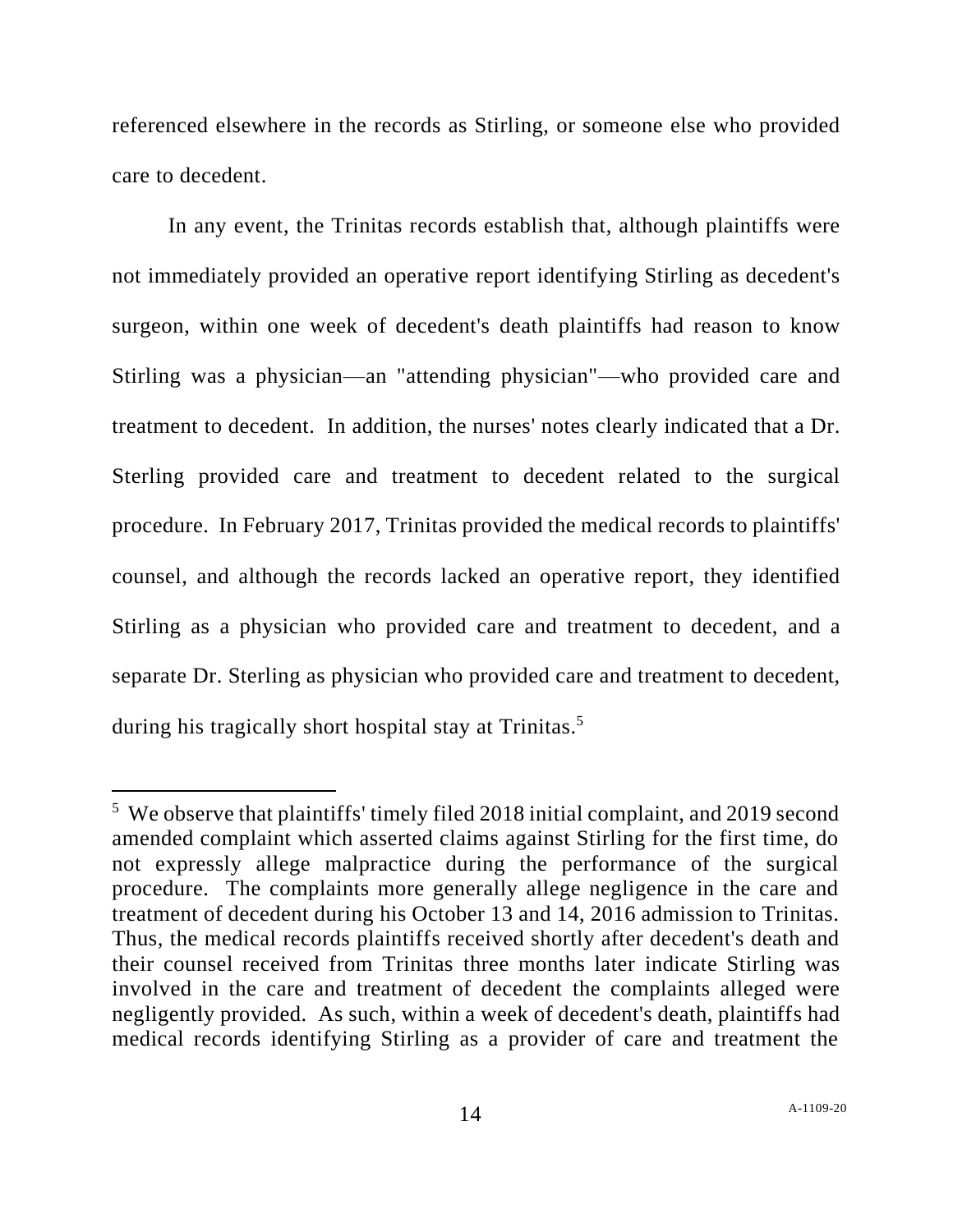Moreover, Yanez testified she watched decedent's surgery and spoke to Stirling initially after the first part of the surgery and again after the second part of the surgery. She did not know Stirling's name at that time. However, following the surgery she also spoke with Cordero, with whom she was familiar, about the surgery. Thus, Yanez knew on the day of the surgery that the doctor who performed the procedure, with whom she spoke twice, was not Cordero. She also knew Cordero was not the surgeon because she watched the surgery and spoke to the surgeon whose name was not known to her at the time.

Given those circumstances, we reject plaintiffs' claim they are entitled to the benefit of the discovery rule because Yanez could not have known Cordero was not the surgeon until he answered interrogatories in June 2019, identifying Stirling as the surgeon. Yanez's testimony confirms she knew Cordero was not the surgeon because he was familiar to her and she observed a different doctor, whose name she did not know, perform the surgery, and she to the surgeon twice—once during and once after the procedure.

timely filed initial complaint alleged was negligently provided, but plaintiffs did not name Stirling as a defendant until almost three years after first receiving the records. Additionally, and as noted, the nurses' notes also referred to a Dr. Sterling as having provided care and treatment to decedent and there is no evidence in the record plaintiffs made any effort to determine the identity of that doctor or to determine, as is likely, that the Dr. Sterling referred to in the nurses' notes is actually Sterling.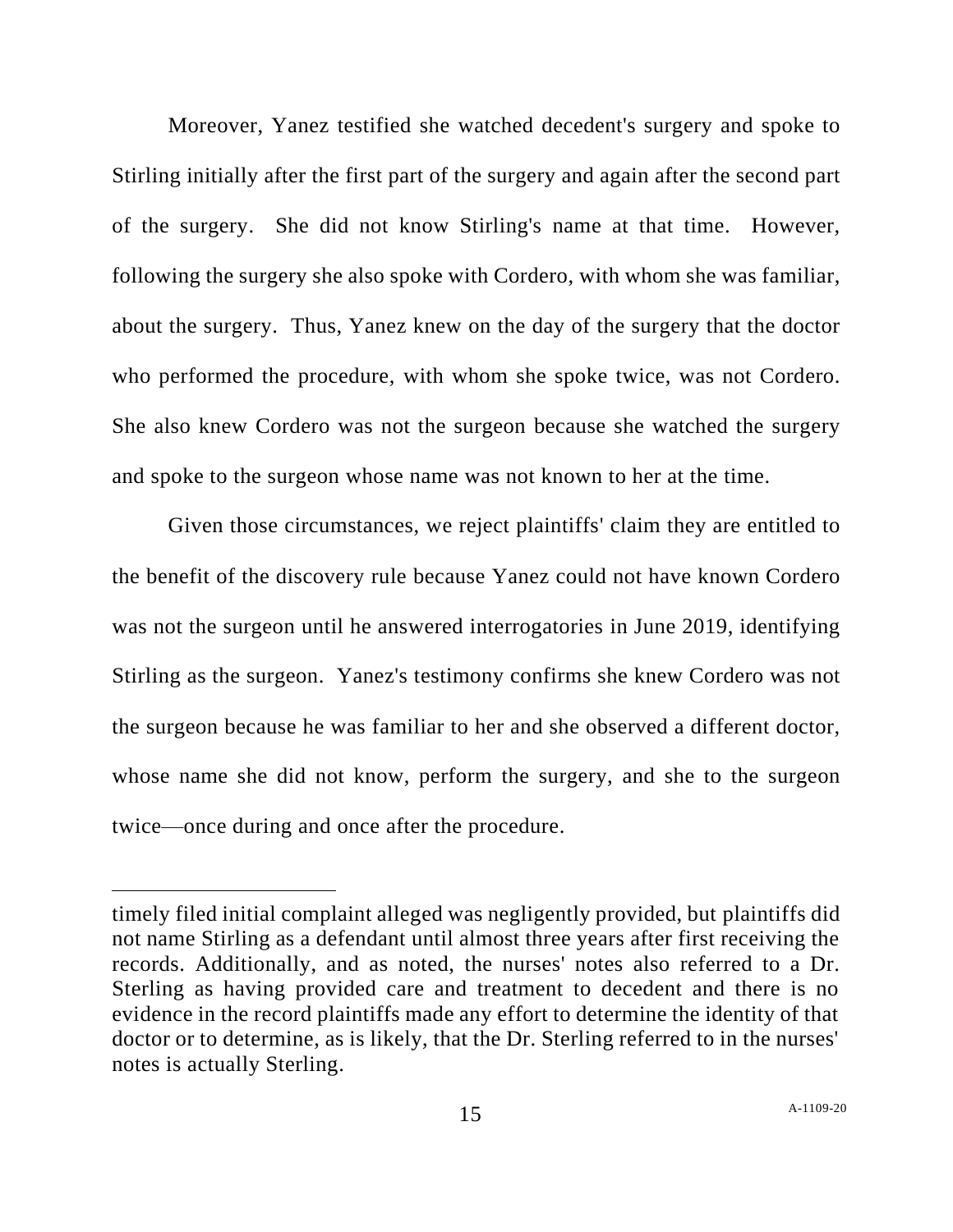Yanez admitted she did not know the name of the surgeon, and the medical records provided by Trinitas to plaintiffs and their counsel long before the statute of limitations expired in October 2018 did not identify the surgeon. The records were not misleading. They did not incorrectly identify the surgeon or indicate Cordero was the surgeon. Yet, despite the lack of any identification of the surgeon in the medical records, the references to Stirling and doctors other than Cordero in the records,<sup>6</sup> Yanez's observation of a doctor performing the surgery who she knew was not Cordero, and Yanez's admitted inability to identify the surgeon by name, plaintiffs do not present any evidence of any direct effort to ascertain the surgeon's identity prior to the expiration of the two-year statute of limitations.

Plaintiffs argue their counsel requested an operative report from Trinitas and was advised one did not exist, only to later obtain during discovery an operative report identifying Stirling as the surgeon. Plaintiffs' reliance on the requests for the operative report, and the late delivery of it to their counsel, does not explain or excuse the lack of any other effort to ascertain the identity of the surgeon who performed the procedure prior to the expiration of the limitations

<sup>&</sup>lt;sup>6</sup> The medical records identify other physicians who provided care and treatment to decedent on October 13 and 14, 2016, including "Dr. Sterling."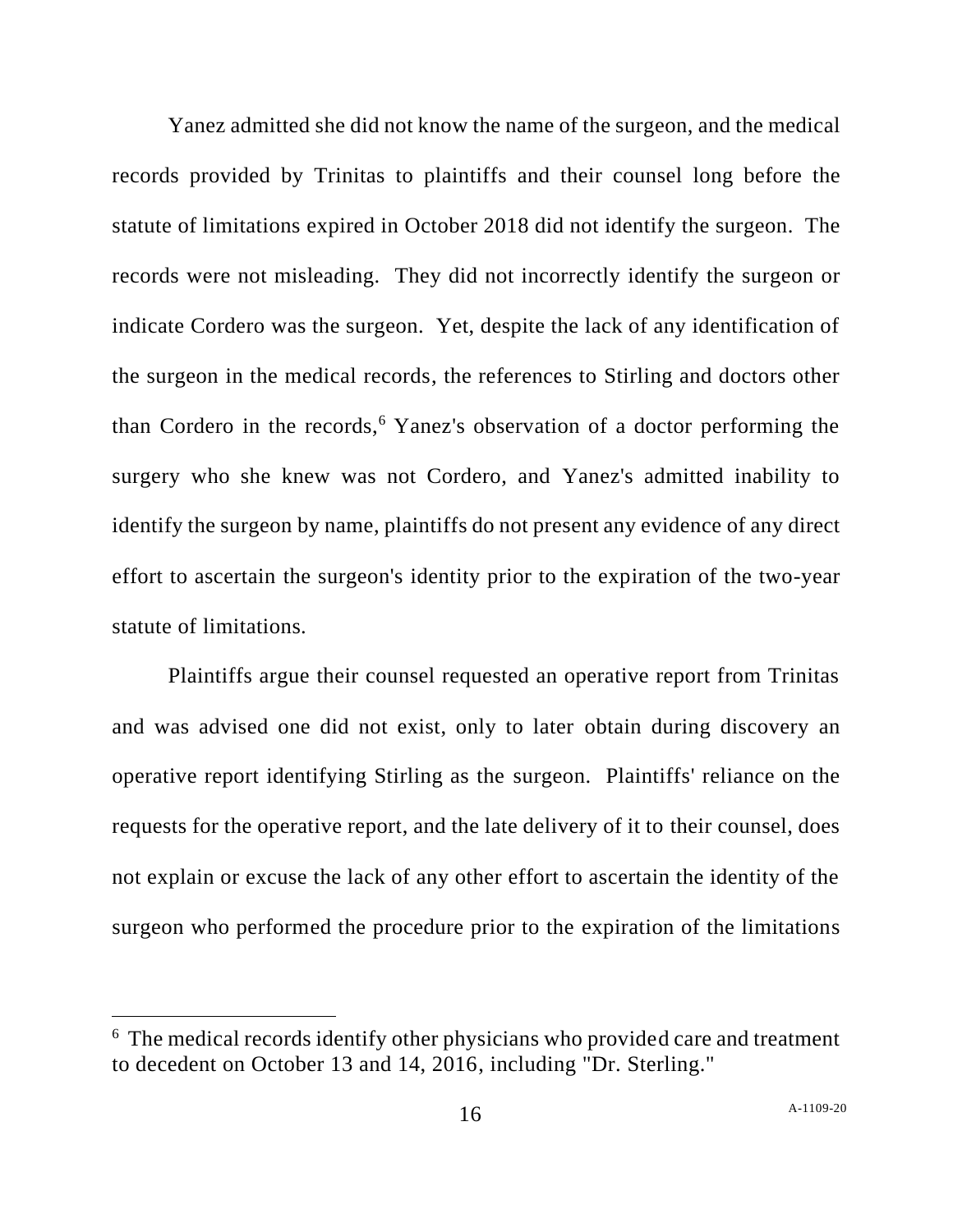period. Again, Yanez testified she not know the identity of the surgeon whose malpractice plaintiffs allege caused, or contributed to cause, decedent's death. The absence of an operative report providing the surgeon's identity should have provided an impetus to diligently look elsewhere so the surgeon could be identified and timely named as a defendant.

The discovery rule delays the accrual of a cause of action "until the injured party discovers, or by an exercise of reasonable diligence and intelligence should have discovered that he may have a basis for an actionable claim." R.L. v. Voytac, 199 N.J. 285, 299 (2009) (quoting Lopez, 62 N.J. at 272). Where "a plaintiff knows of an injury and that the injury it due to the fault of another, he or she has a duty to act." Caravaggio, 166 N.J. at 249-50.

Here, there is no evidence plaintiffs acted diligently to ascertain Stirling's name prior to the expiration of the limitations periods in the statutes of limitations applicable to their claims. As the motion court aptly observed, Yanez could have easily asked Cordero for the surgeon's name either on the day of surgery or during a follow up inquiry prior to the expiration of the limitations period. As our Supreme Court has explained,

> When a plaintiff knows or has reason to know that he has a cause of action against an identifiable defendant and voluntarily sleeps on his rights so long as to permit the customary period of limitations to expire, the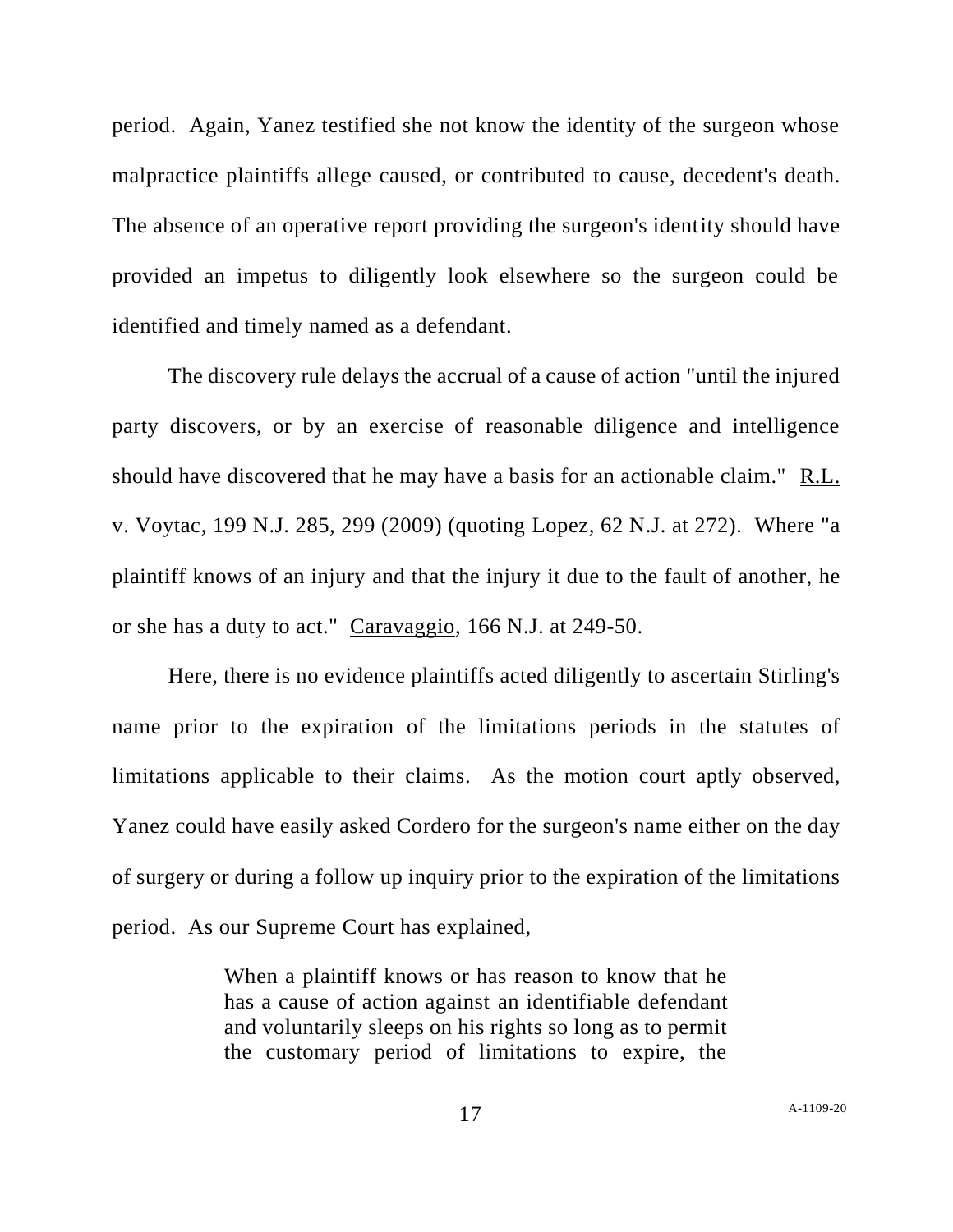pertinent considerations of individual justice as well as the broader considerations of repose, coincide to bar his action.

[Kendall, 209 N.J. at 191 (quoting Farrell v. Votator Div. of Chemetron Corp., 62 N.J. 111, 115 (1973)).]

For those reasons, we are convinced the motion court correctly concluded that in the absence of any evidence of a diligent effort to identify Stirling, the discovery rule did not delay the accrual of plaintiffs' survivorship and tort claims such as to render the August 2019 complaint against Stirling timely.

Plaintiff also contends her initial complaint, which was filed within two years of the alleged malpractice and decedent's death, should be deemed timely as to Stirling under the fictitious defendant rule, R. 4:26-4. In pertinent part, the Rule provides:

> In any action . . . if the defendant's true name is unknown to the plaintiff, process may issue against the defendant under a fictitious name, stating it to be fictitious and adding an appropriate description sufficient for identification. Plaintiff shall on motion, prior to judgment, amend the complaint to state defendant's true name[.]

[R. 4:26-4.]

The Rule allows "a plaintiff who institutes a timely action against a fictious defendant to amend the complaint after the expiration of the statute of limitations to identify the true defendant." Viviano v. CBS, Inc., 101 N.J. 538,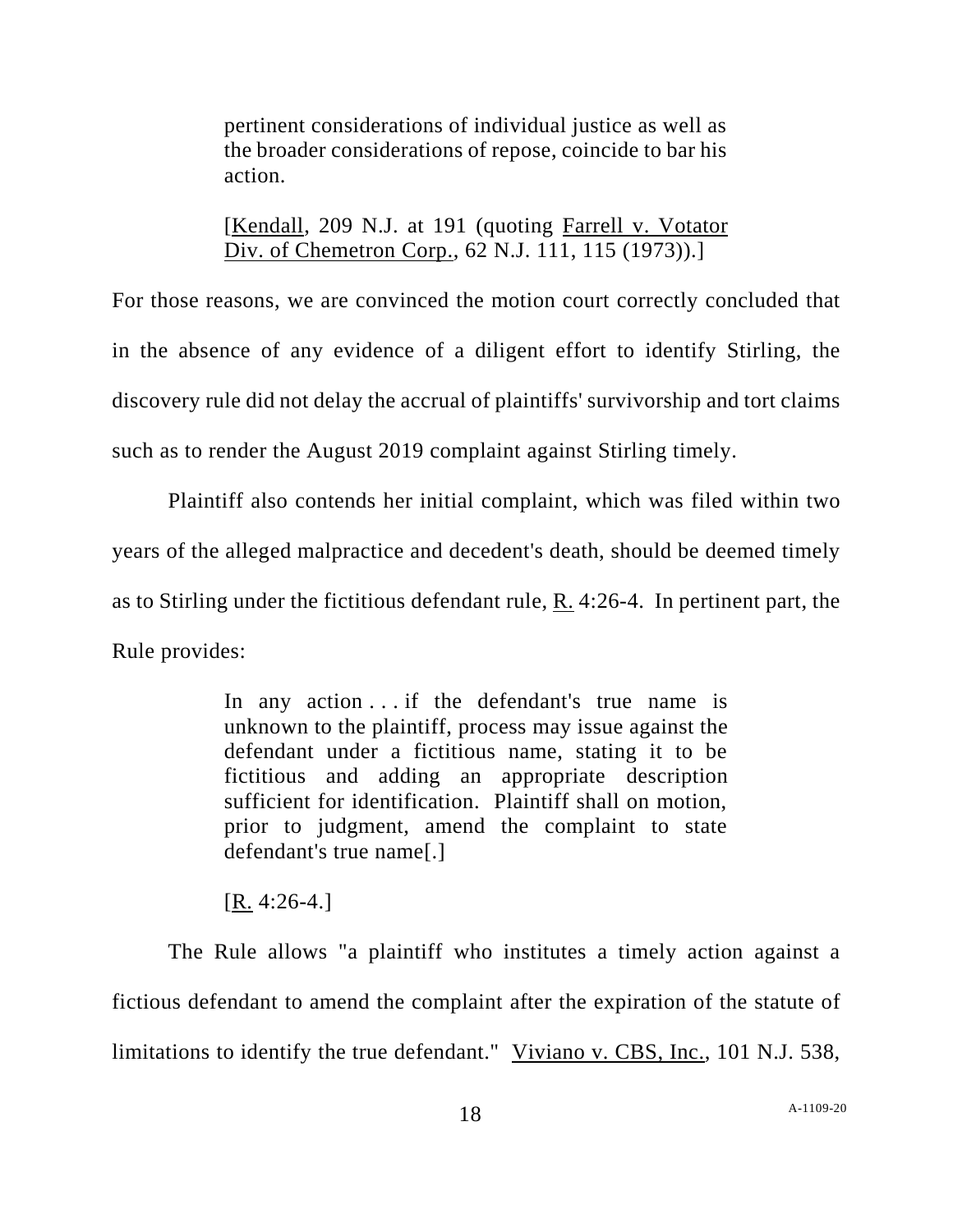548 (1986). When the procedure available under the Rule is "properly utilized, 'an amended complaint identifying the defendant by its true name relates back to the time of the filing of the original complaint.'" Baez v. Paulo, 453 N.J. Super. 422, 437 (App. Div. 2018) (emphasis in original) (quoting Viviano, 101 N.J. at 548).

The fictitious party rule "may only be used by a plaintiff 'if a defendant's true name cannot be ascertained by the exercise of due diligence prior to filing the complaint.'" Id. at 438 (quoting Claypotch v. Heller, Inc., 360 N.J. Super. 472, 479-80 (App. Div. 2003)). As we explained in Baez, a plaintiff "must demonstrate two phases of due diligence in order to gain the tolling benefits of the rule." Id. at 439. A plaintiff must first demonstrate they "exercise[d] due diligence in endeavoring to identify the responsible defendant[] before filing the original complaint naming John Doe parties." Ibid. A plaintiff must also demonstrate they "act[ed] with due diligence in taking prompt steps to substitute the defendant's true name, after become aware of that defendant's identity." Ibid.

Here, for the reasons we have explained, plaintiffs have not demonstrated they exercised due diligence in endeavoring to identify Stirling prior to the filing of the initial complaint. Again, the record lacks evidence plaintiffs made any effort to ascertain Stirling's name prior to the filing of the complaint even though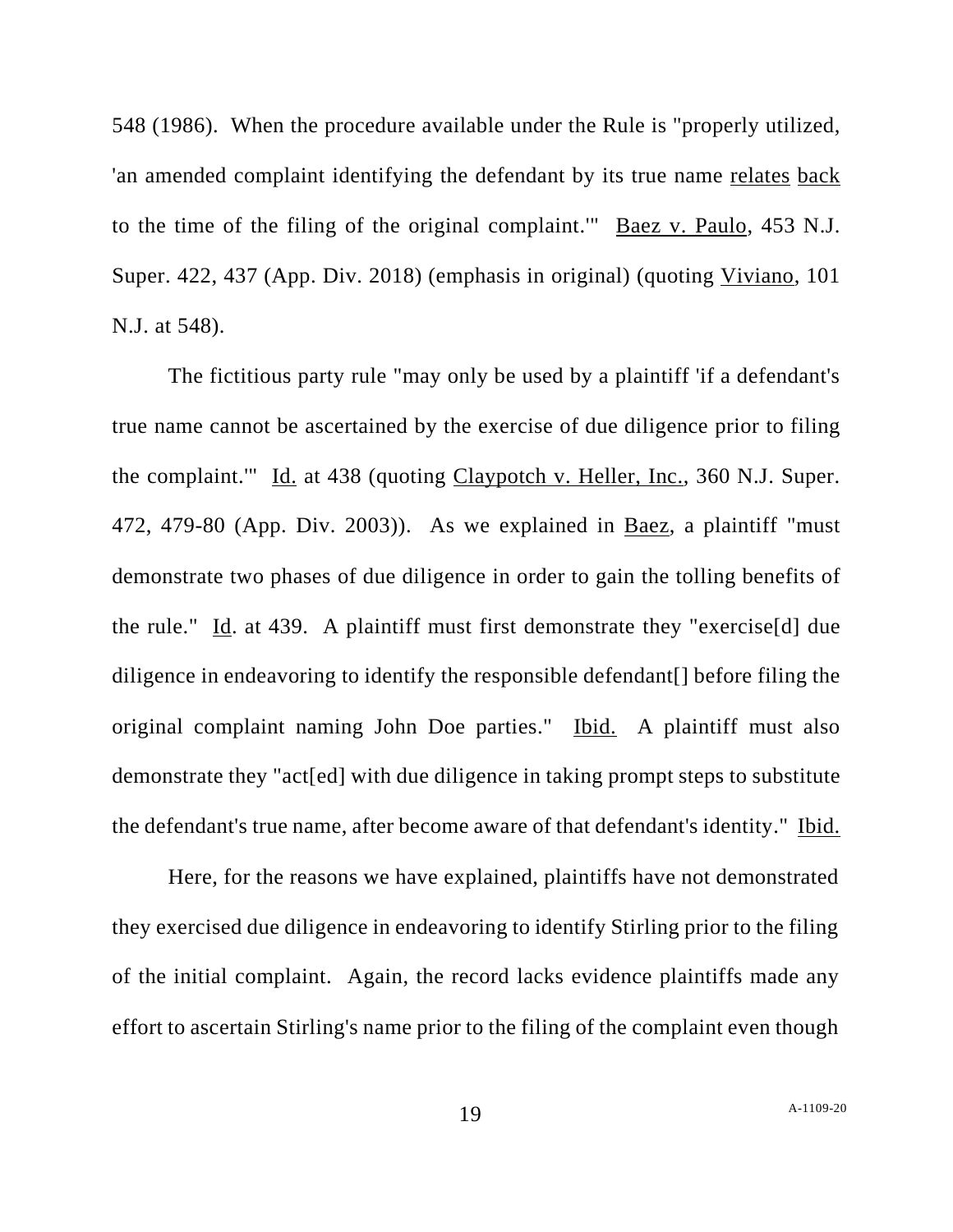Yanez knew Cordero did not perform the surgical procedure, Yanez knew a doctor other than Cordero performed the procedure, and Stirling was mentioned four different times in the medical records that were first provided to Yanez one week after decedent's death and provided three months later to plaintiffs' counsel.

Plaintiffs simply present no evidence they exercised due diligence to ascertain the identity of the surgeon who performed the procedure prior to the filing of the initial complaint. They stand in the same shoes as the plaintiff in Matynska v. Fried, who asserted a medical malpractice claim, following a surgical procedure, against various identified doctors and nurses, as well as fictitiously named defendant doctors. 175 N.J. 51, 52 (2002). One of the doctors who treated the plaintiff following the surgery was identified twice in the medical records as having provided care to the plaintiff, but the doctor was not named as a defendant in the original complaint. Ibid.

The Supreme Court affirmed the trial court's denial of the plaintiff's motion to amend the complaint to substitute the unnamed doctor as one of the fictitiously named defendants under Rule 4:26-4. Id. at 53. The Court explained the plaintiff's "efforts to discover the role of all parties complicit in her injury were wholly inadequate at least insofar as" that doctor was concerned. Ibid.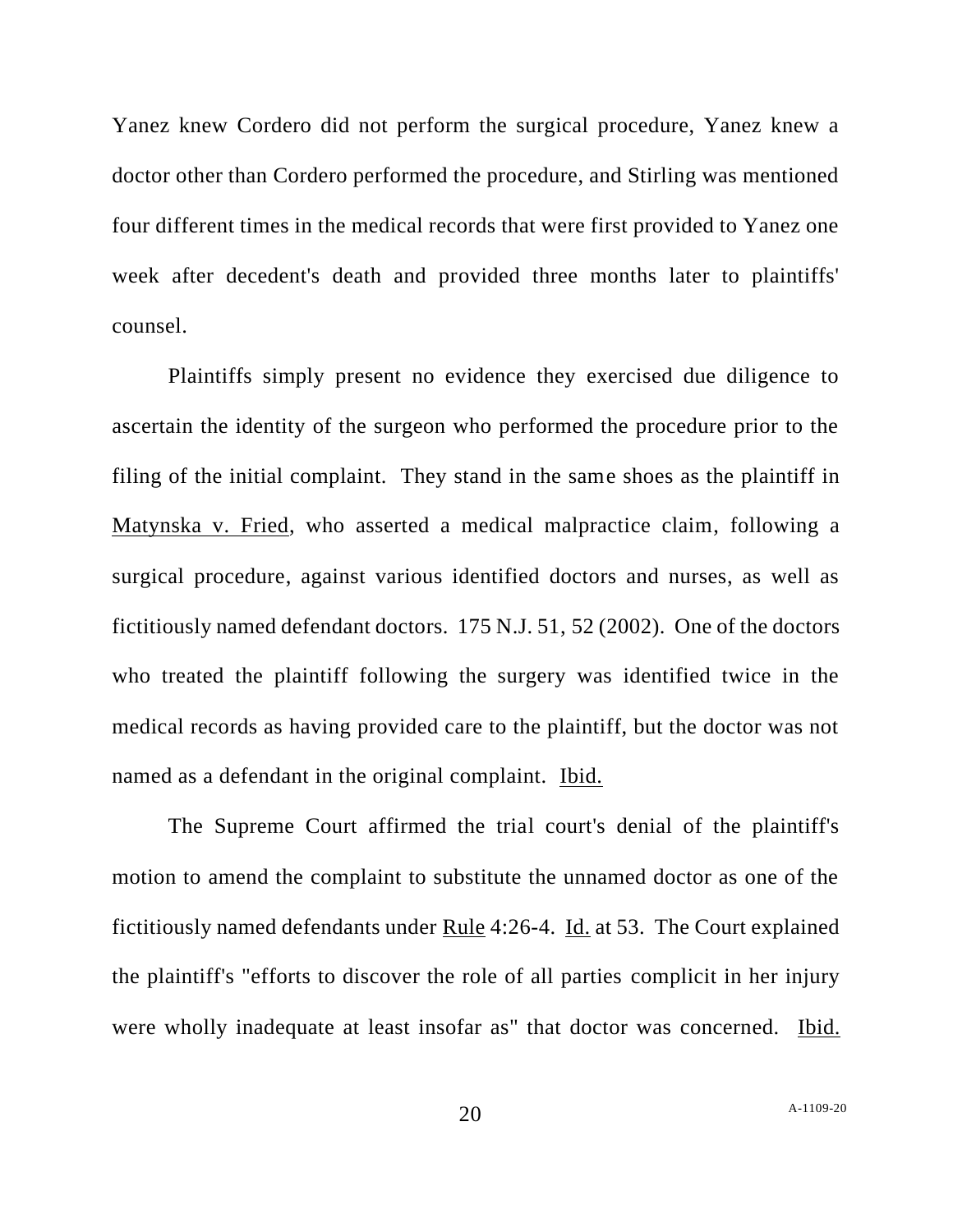The Court noted the hospital records included the doctor's name and indicated the doctor provided care to the plaintiff. Ibid. The Court also observed that a review of a telephone book, a call to another doctor, or a call to the hospital would have revealed the doctor's status and therefore would have alerted plaintiff of the doctor's role in providing the care at issue. Ibid.

The Court concluded the plaintiff was not entitled to the benefit of the fictitious party rule, R. 4:26-4. Ibid. The Court reasoned the plaintiff did not "cross the due diligence threshold" because she failed "to investigate all potentially responsible parties in a timely manner," and she did not fulfill her "primary obligation to investigate" the role of the defendant, whose name appeared in the medical records. Ibid.

The same is true here. Stirling's name appeared four times in the medical records provided within a week of decedent's death. In one instance, Dr. Stirling is identified in the records as decedent's "attending physician." Yet, plaintiffs took no action to ascertain his precise role in providing care to decedent—or to determine if he was the surgeon whose identity Yanez admitted was not known to her—at any time prior to the filing of the initial complaint. We therefore conclude, as the Court did in Matynska, that plaintiffs' failure to demonstrate due diligence to ascertain the identity of the surgeon, and Stirling's role in the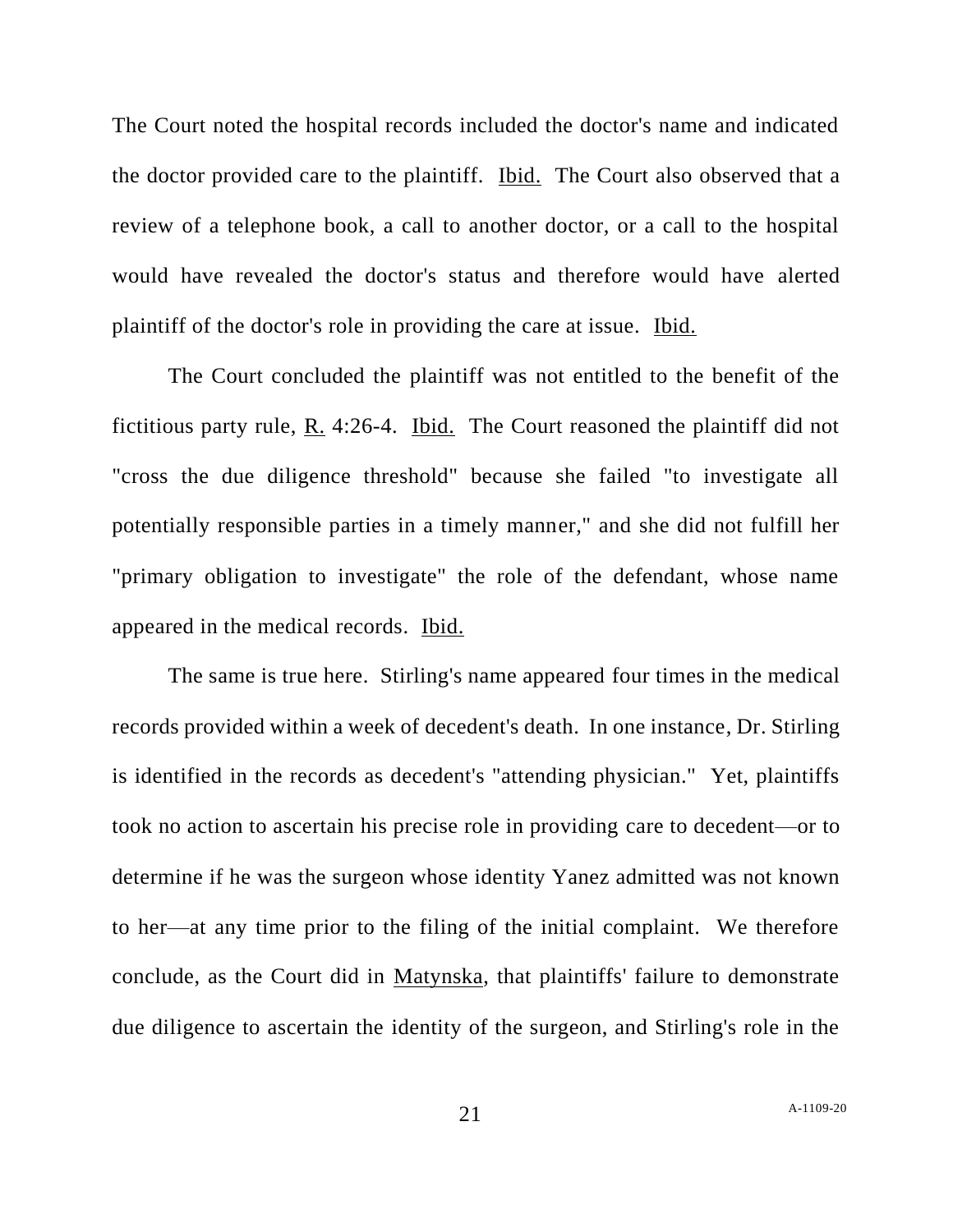care and treatment of decedent based on his name appearing the medical records, requires rejection of plaintiffs' reliance on Rule 4:26-4.

We also find no merit in plaintiffs' argument the court erred by denying their request for a Lopez hearing to determine the accrual date of their causes of action under the discovery rule. A Lopez hearing provides an opportunity for the "equitable claims of opposing parties [to] be identified, evaluated and weighed" by the trial court before determining the date upon which a plaintiff became aware of the facts giving rise to the cause of action. Lopez, 62 N.J. at 274. "The burden of proof will rest upon the party claiming the indulgence of the rule." Id. at 276.

"A plaintiff who invokes the discovery rule is not always entitled to a hearing. 'A Lopez hearing is only required when the facts concerning the date of the discovery are in dispute.'" J.P. v. Smith, 444 N.J. Super. 507, 528 (App. Div. 2016) (quoting Henry v. N.J. Dep't of Human Servs., 204 N.J. 320, 336 n.6  $(2010)$ ). Where "the record ... unquestionably establishes [a] plaintiff's awareness of the essential facts, no formal hearing [is] necessary to resolve the discovery rule issue." Lapka v. Porter Hayden Co., 162 N.J. 545, 558 (2000).

Plaintiffs' claim they are entitled to a Lopez hearing is founded on their intention to present four witnesses (Yanez, plaintiffs' malpractice expert Dr.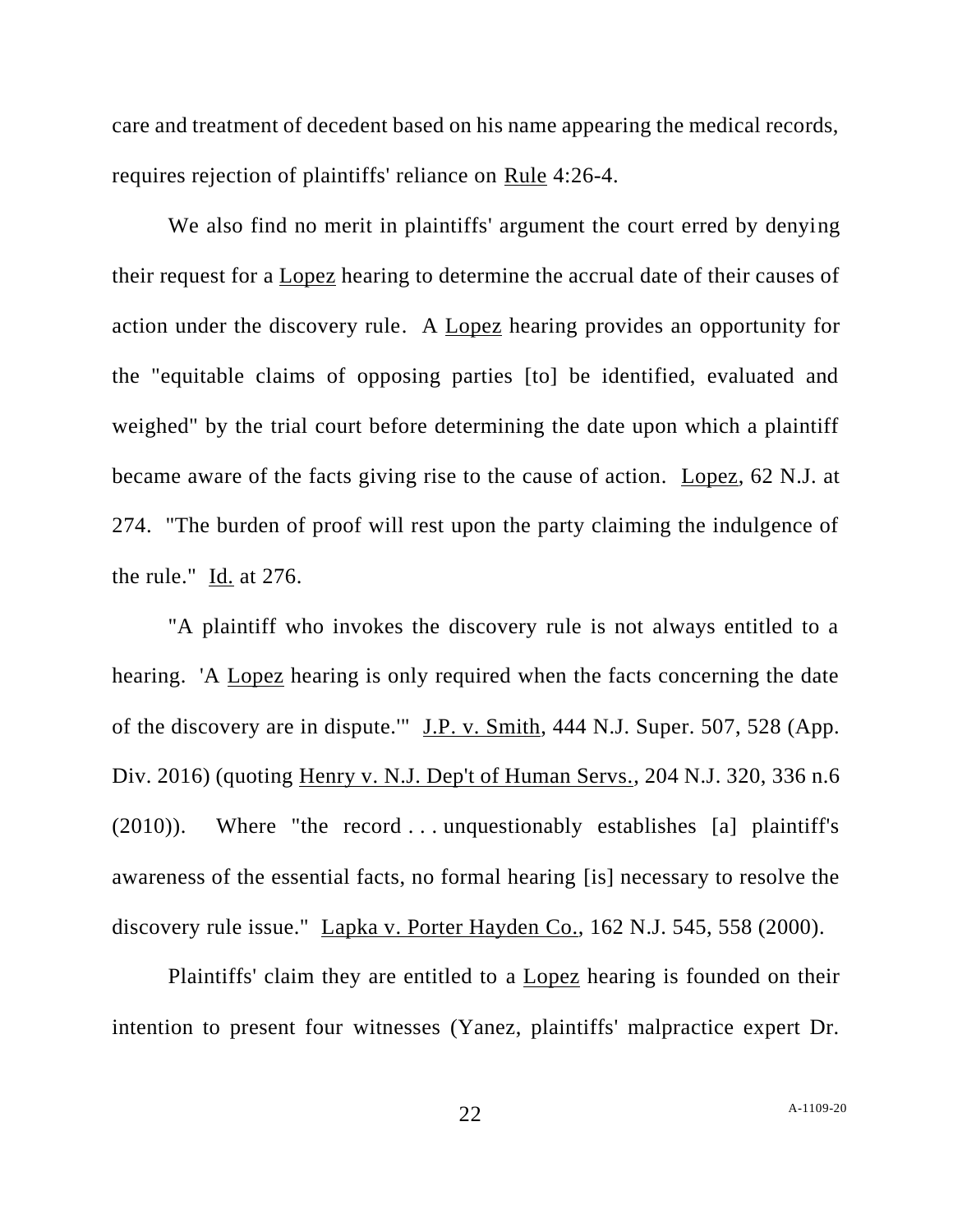Benjamin Jackson, plaintiffs' counsel, and Valdary Campos, a Trinitas employee). The court reviewed the proffered testimony of Yanez, Dr. Jackson, and plaintiffs' counsel, and concluded the proffer did not offer any facts pertinent to the delay in plaintiffs' identification of Stirling that did not exist in the summary judgment record. Moreover, plaintiffs do not proffer any putative evidence Campos might provide at a hearing that would support plaintiffs' reliance on the discovery rule. The court also found the summary judgment record established all the facts upon which plaintiffs relied in support their discovery rule argument, and plaintiff failed to demonstrate the proffered testimony was pertinent to determination of the accrual date of the asserted causes of action.

Based on our careful review of the record, we discern no abuse of discretion in the court's assessment of the proffered testimony and determination a Lopez hearing was unnecessary. See Lopez, 62 N.J. at 275 (explaining a trial court's decision to conduct a hearing on the accrual date of a cause of action under the discovery rule is reviewed for an abuse of discretion). Plaintiffs fail to make any showing the court's decision was made without a rational explanation, inexplicably departed from established policies, or rested on an impermissible basis. Pitney Bowes Bank, Inc. v. ABC Caging Fulfillment, 440